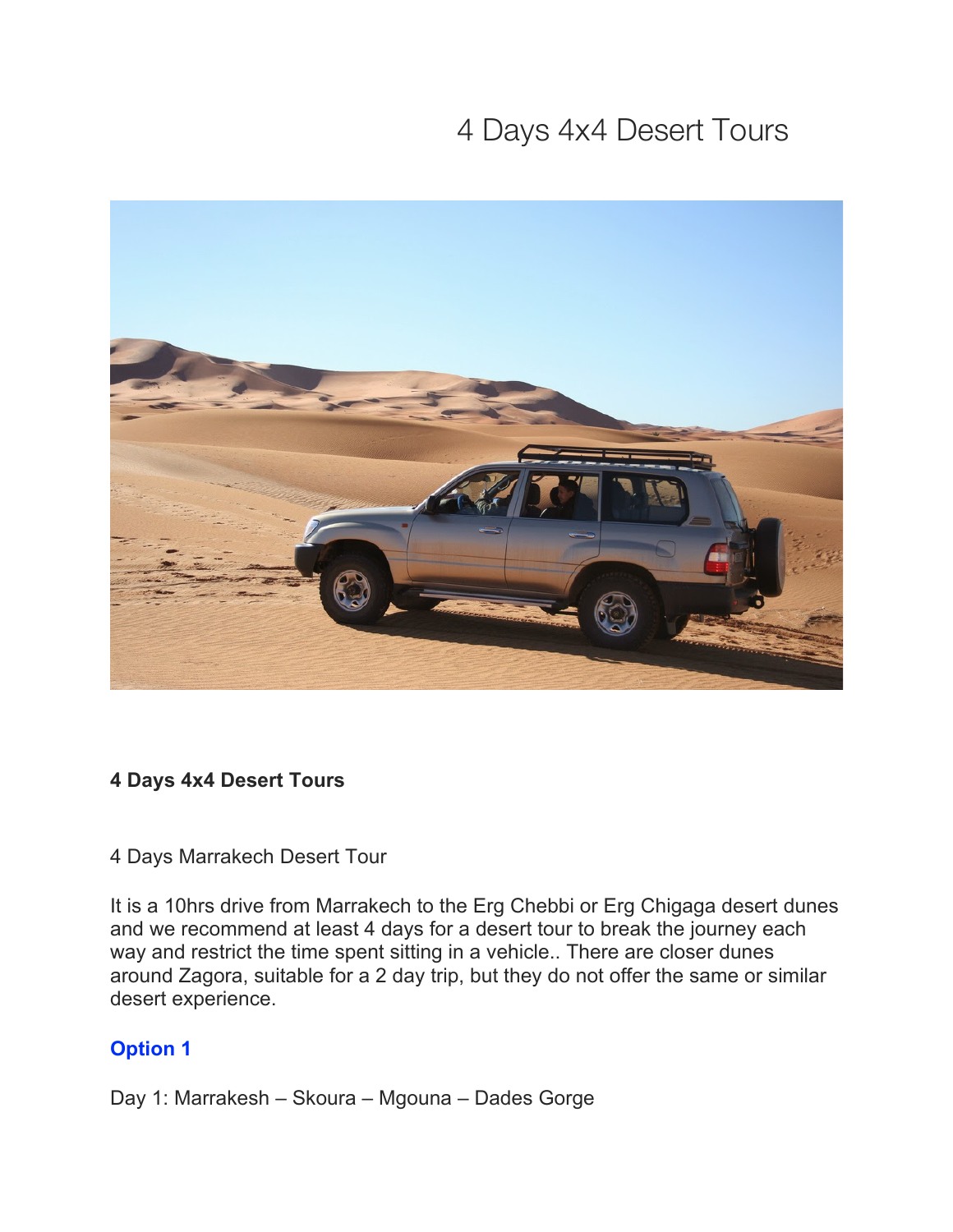Transfer to the Dades Gorge across the highest Atlas road pass of the Tizi-n-Tichka via Ouarzazate, Skoura and Kelaa Mgouna (Rose Valley) where, in April and May, Berber children sell garlands of the roses grown here in the hedgerows. Leave the main route at Boumalne Dades to drive past ruined hilltop Kasbahs, valley gardens where crops are grown and the rock formations of the Tamnalt Hills.

Day2: Dades Gorge - Merzouga. Erg Chebbi Camel Trek

Transfer to Merzouga via the Todra Gorge, the highest gorge in Morocco. Arrive at the edge of the dunes with the option to overnight in a hotel or go camel trekking in Erg Chebbi, with a desert guide, and sleep in a nomad tent at a desert camp where your guide serves dinner under the stars.

Day3: Merzouga – Todra Gorge - Skoura Palm Grove

Wake early to watch the sunrise and camel trek back across the dunes to shower and prepare for departure. Transfer to Skoura Palm Grove with a detour to see the Todra Gorge, the highest gorge in Morocco.

Day 4: Skoura - Ait Benhaddou - Telouet - Marrakech

Transfer to Marrakech with a detour to visit the World Heritage Site of Ait Benhaddou, a spectacular fortified village, and continue through the Ounila valley across the original trade route over the Tizi-n-Telouet to Telouet. Lunch in Telouet and visit the Kasbah el Glaoui. Transfer to Marrakech across the highest Atlas road pass of Tizi-n-Tichka with an early evening drop-off at your hotel or riad in the old medina.

## **Option 2**

4 Days Marrakech to Fes Desert Tour

It is a 10hrs drive from Marrakech to the Sahara dunes of Erg Chebbi and a 7hrs drive from here to Fes. We recommend at least 3 days for a desert tour from Marrakech to Fes 4 days or longer if you have the time.

Day 1: Marrakesh –Teloute – Ait Benhaddou - Ouarzazate

Transfer from Marrakesh across the highest Atlas road pass of the Tizi-n-Tichka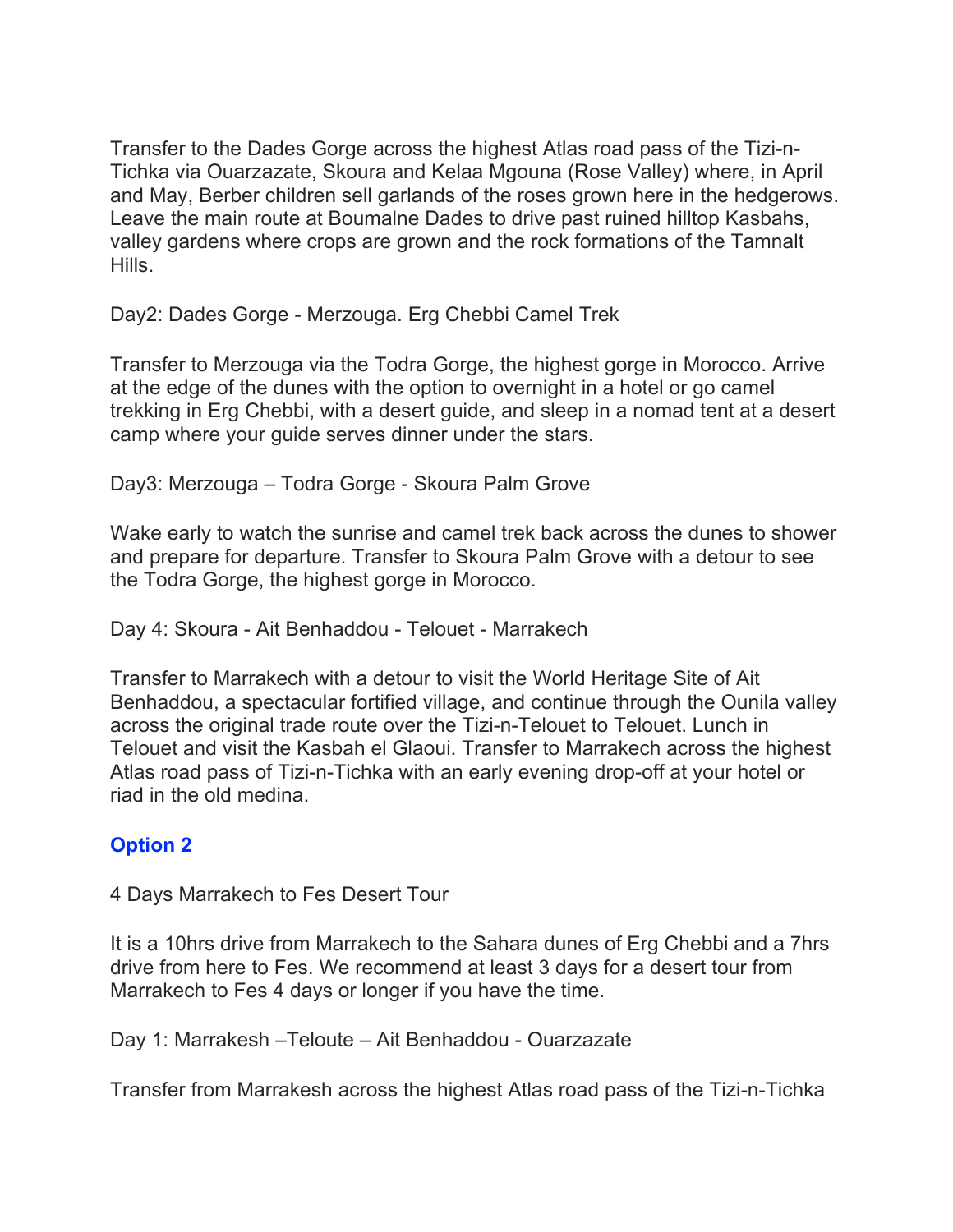to the traditional Berber village of Telouet for a guided tour of the Kasbah of el Glaoui, former War Lord and Pasha of Marrakech. Continue through the Ounila valley across the original trade route over the Tizi-n-Telouet to Ait Benhaddou and visit the World Heritage Site of Ait Benhaddou, a spectacular fortified village (Ksar). Ouarzazate is just south of Ait Benhaddou.

Day 2: Ouarzazate – Mgouna – Skoura - Dades Gorge

Transfer to the Dades Gorge via Skoura, where there is a palm grove, and Kelaa Mgouna (Rose Valley) where, in April and May, Berber children sell garlands of the roses grown here in the hedgerows. Leave the main route at Boumalne Dades to drive past ruined hilltop Kasbahs, valley gardens where crops are grown and the rock formations of the Tamnalt Hills.

Day 3: Dades – Todra Gorge - Merzouga. Camel Trek

Transfer to Merzouga via the Todra Gorge, the highest gorge in Morocco. Arrive at the edge of the dunes with the option to overnight in a hotel or go camel trekking in Erg Chebbi, with a desert guide, and sleep in a nomad tent at a desert camp where your guide serves dinner under the stars.

Day 4: Merzouga - Ziz Valley - Cedar Forests - Fes

Wake early to see the sunrise and return on your camels to Merzouga. After breakfast depart for Fes via the Ziz Valley Gorge and cedar forests where macaque monkeys live –an interesting route with a break for lunch. Early evening drop off at your accommodation in Fes.

# **Option 3**

4 Days Fes to Marrakech Desert Tour

It is a 7hrs drive from Fes to the Sahara dunes of Erg Chebbi and a 10hrs drive from here to Marrakech. We recommend at least 3 days for a desert tour from Fes to Marrakech and 4 days or 5 days if you want to slow down the pace of the trip and explore along the route.

Day 1: Fes – Azrou - Cedar Forests - Merzouga. Erg Chebbi Trek

Early morning departure from Fes and transfer to the Erg Chebbi dunes at Merzouga via the cedar forests and Ziz Valley Gorge. Arrive in the desert to meet your desert guide for a sunset Erg Chebbi camel trek to a desert camp where